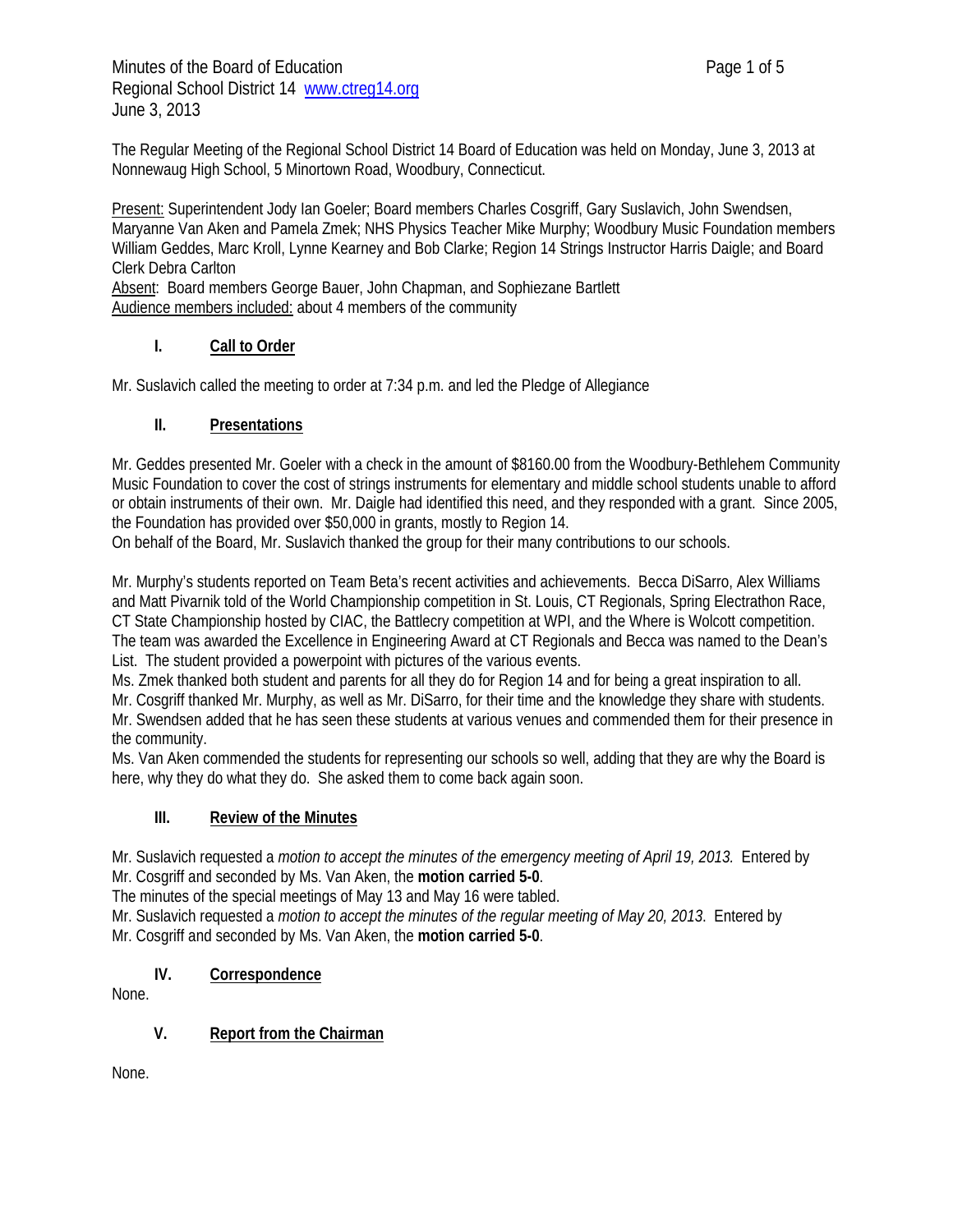### **VI. Report from the Superintendent**

Mr. Goeler reported back on the board's request for expectations of student performance on standardized tests based on internal assessments done throughout the year. The high school has been focusing on reading and understanding primary sources, extracting and organizing information to support controlling ideas, and preparing for the writing across disciplines section of CAPT. At the middle school, Dr. Rigazio-Digilio has been providing instructional support on visible learning and metacognition; developing and using common formative assessments, benchmarks, progress monitoring for intervention, and regular data review. Along with direct assessments in writing three times annually, teachers are also incorporating Columbia Writing Project unit assessments and using aligned rubrics to monitor progress. At the elementary level, weekly CMT memos outline weekly focus areas in literacy and/or mathematics. Mid-year math assessments were done in December; strategy building on DRP assessments and direct assessment of writing prompts in January. Columbia remains the focus and mirrors CCSS.

Mr. Goeler also noted the lack of a third candidate from either member town at the recent nominations meeting. Bethlehem brought the matter to court, a compromise was reached, and a second nominations meeting will be held on June 6<sup>th</sup> and elections will follow a week later, on June 13<sup>th</sup>.

Also, a FOI request was received from Rick Harrison of the Republican American. The district will allow him access to all emails received and sent by Mr. Turk during the month of April.

Interviews with finalists for the BES principal position will be conducted with the board on June 6th, and with finalists for the Director of Finance/Operations on June 10th.

Mr. Goeler highlighted his recent activities, including observations at the high school with the leadership team on 5/21; interviews for BES principal on 5/21; a meeting with Kim Culkin and Nate Levenson on 5/22; pig roast and roll out of the town's new hummer on 5/24; and a superintendents' leadership forum last week, along with MaryLou Torre and Eric Bergeron. He noted Jose Martinez's good work with teachers on math standards, adding that new math programs are needed at WMS and NHS. He has met with his advisory council and will hope to meet once more before the end of the school year.

# **VII. Privilege of the Floor**

Jim Crocker, Woodbury, asked for continued discussion of academic performance because he feels we don't speak of that often enough. Only once before has he heard of it, when principals came to report on test results. Reports should be offered on performance that are metrics driven. He calculates that we spend more than 80% of CT schools, and MES performs at 60%. WMS is best, he said, at 81% but he asks how to justify laying off 3 teachers at a school performing at a mediocre level. Safety is a first priority, but student performance is the major focus. He would like to see a management plan designed to raise performance; otherwise, we are just hoping, and that is not a game plan.

Mr. Goeler assured him that all budget decisions are with gains in student performance first. Numbers of teachers are related to teacher to student ratio. He added that professional development is very important to teacher effectiveness.

Ms. Zmek added that she hopes, for next year, even over the summer, that a District Improvement Plan be in place.

### **VIII. Report from the Director of Finance and Operations**

None.

# **IX. Committee Reports**

**Bylaws:** the committee met on 5/30 and will request action under New Business **Public Relations**: no report **Facilities:** no report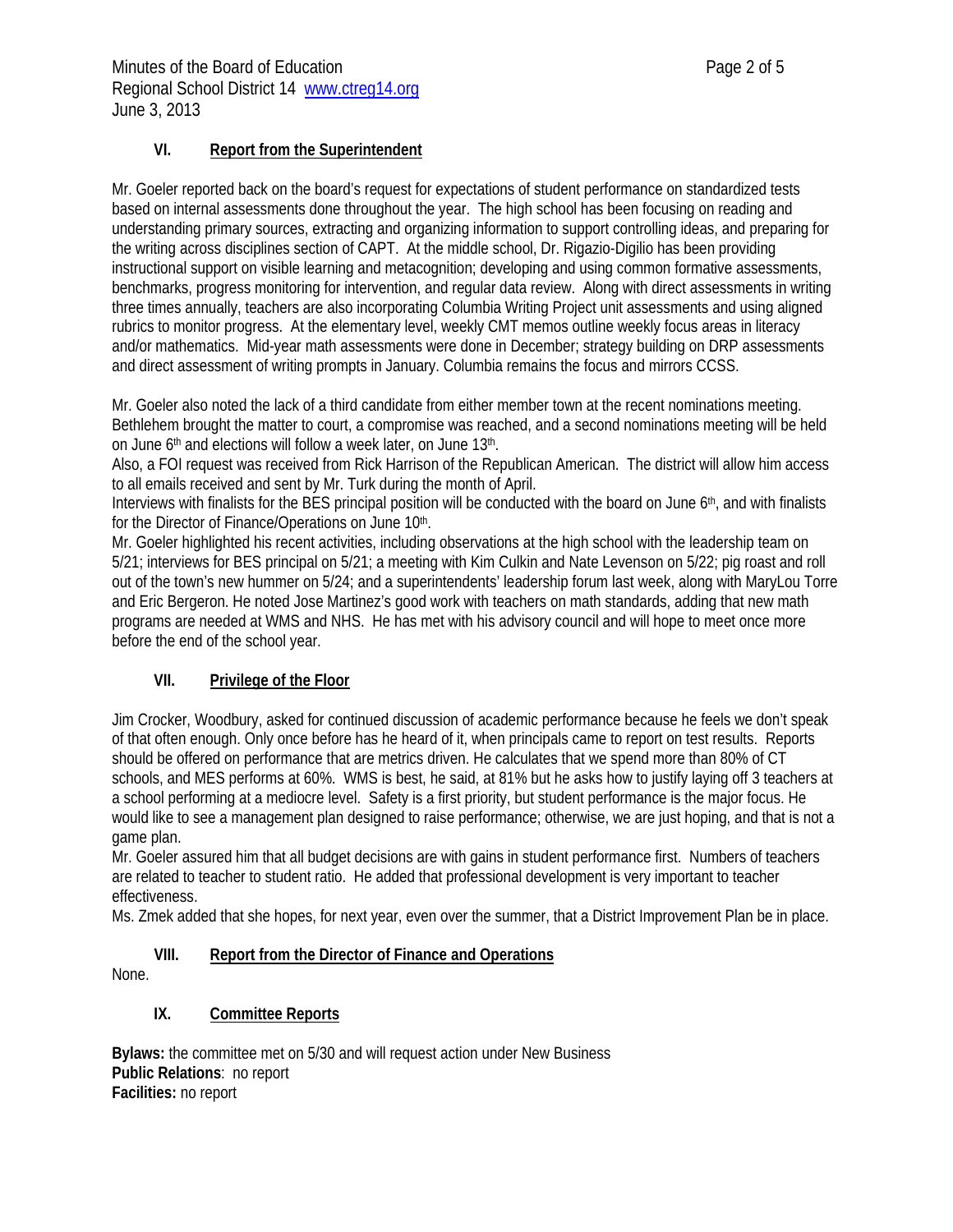Minutes of the Board of Education **Page 3 of 5** and  $P$ Regional School District 14 www.ctreg14.org June 3, 2013

**Finance:** no report

**Personnel:** reported under Planning

**Planning:** met together with Personnel to discuss moving finalists for BES principal and Director of Finance/Operations forward to the BoE. Also discussed leveling and weighting of high school classes, Title IX as relates to athletics, and the safe school climate survey. Ms. Van Aken stated her interest in discussing the results of that survey.

**Negotiations:** will meet with secretaries tomorrow; the other group is still ongoing; notification of commencement by October of administrator negotiations was received from the CSDE. Mr. Cosgriff requests all BoS and BoF members be notified of this negotiations session.

**Building:** met last Tuesday about what can/cannot be said and what can/cannot be on the website at this time.

Ms. Van Aken noted a meeting of the Ad hoc Safety Committee tomorrow evening at 6 pm and to include the BoS and BoF in a discussion of administering the SRO program.

**X. Old Business**

None.

#### **XI. New Business**

In order for discussion to occur, Mr. Suslavich requested a motion related to the building use request. Ms. Van Aken entered a *motion to approve the building use request by Chabad Lubavitch of NW CT to use the Bethlehem Elementary School facilities for 31 days, from 6/24-8/16 for a child day camp for the reduced fee of \$2925.* The motion was seconded by Ms. Zmek. Discussion followed. Ms. Van Aken read into the minutes a correspondence from John Chapman to his fellow board members, which stated:

I have read the Board Policy, the application form, comments from Director of Facilities, and have the following points to be made as part of the Board's discussion on this matter at the June 3, 2013 regular meeting which I am unable to attend:

1. The fee being assessed is not consistent with the Board policy. This organization falls into Group "G", an out of town organization - as it is based in Litchfield per the application. In this case, the fee that should be charged in order to be consistent with policy is significantly higher (i.e. 10x) and that presents significant concerns.

2. Mike Molzon presented many concerns about the use of the facility during the summer which do not appear to have been addressed in any of the application documents. Notwithstanding the problem of an incorrect fee schedule, the issues raised by Mr. Molzon appear to raise many valid problems regarding the preparedness of facilities for the upcoming school year, scheduling asbestos abatement in 2 closets, and obtaining sign off from the school lunch director.

3. The BOE policy on facility use also requires a certificate of insurance to be furnished that meets with our expectations, and we have not seen such certificate. The policy further requires that district personnel supervise and/or observe all activities, including the use of kitchen facilities. Costs for this are assumed to be covered in the Group G fee schedule.

4. Lastly, while this organization was allowed to use BES last year under an incorrect fee schedule, the BOE policy specifically allows for revocation of permission at the discretion of the Superintendent or Board. Unfortunately, what was agreed to last year was not presented to the Board for discussion, and we must be consistent moving forward with facility use policy unless we, as a Board, are willing to waive portions of the policy. I do not support such a waiver at this time.

In closing, I believe that even if this organization agrees to pay the required fee, there are still significant concerns that have not been addressed regarding the use of the facility. If those concerns are mitigated and specifically addressed to the satisfaction of the Board and Administration and the organization will pay the fee required as Group "G", then under those circumstances I will support the application.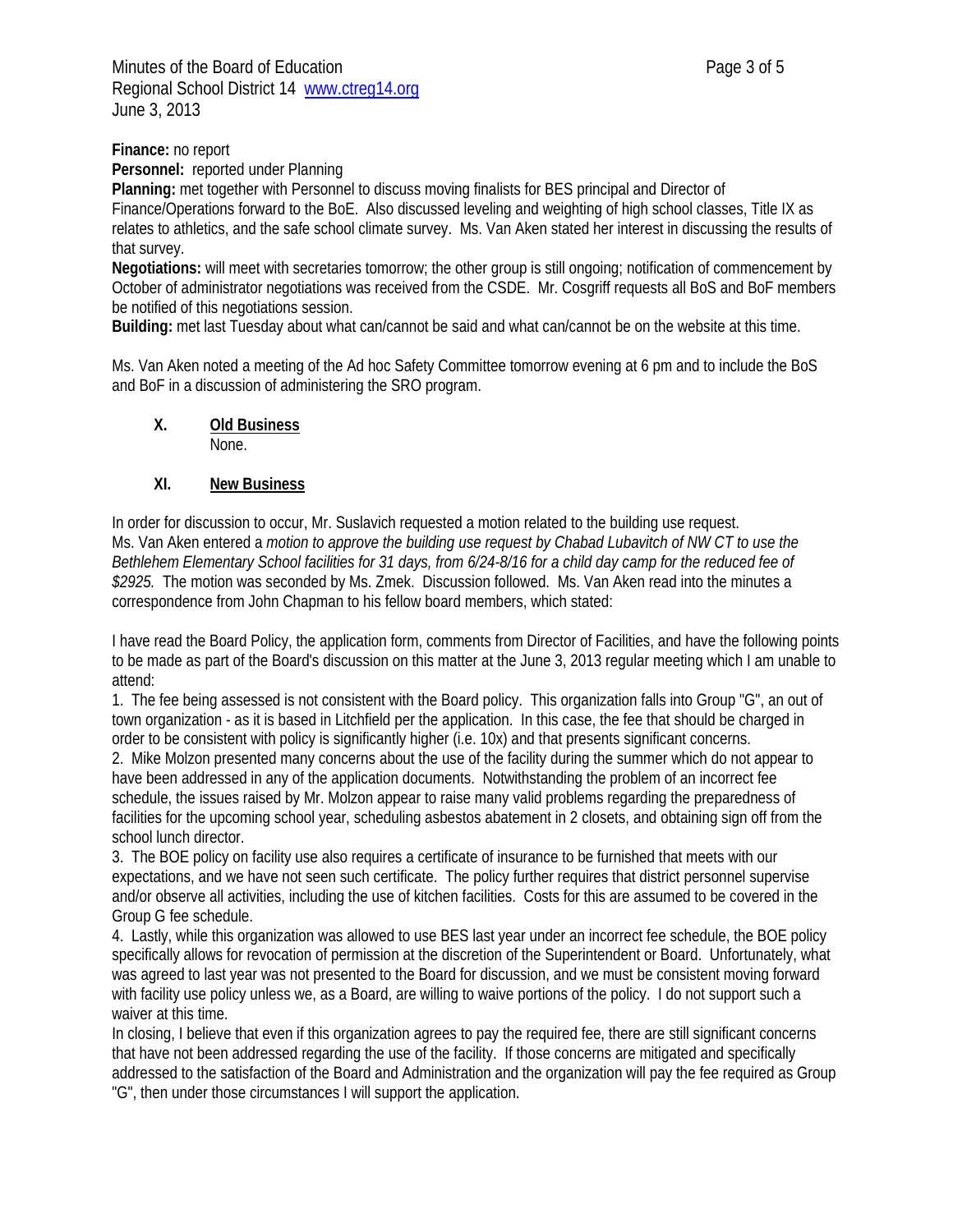Minutes of the Board of Education **Page 4 of 5** Regional School District 14 www.ctreg14.org June 3, 2013

Ms. Van Aken added two additional concerns to Mr. Chapman's: 12 classrooms are to be moved this summer, and the water tank is to be flushed causing water to be turned off for several days.

Mr. Goeler indicated that a 4/26 email from the group was his first indication that the use form they had submitted in January had not been responded to. They had never heard back from the DF/O. He indicated that Jim Reese had determined the fee charged to this same group last year and Mr. Turk had not indicated to him that the fee was wrong. The director of the group agreed to the terms and was willing to pay in total up front. He heard nothing further until Mr. Chapman's email voicing concerns.

Mr. Swendsen said the board had been made aware of this request a few weeks ago. He is still trying to understand what happened here and why the out of town fee schedule was not followed and is concerned about facilities needs over the summer.

Ms. Van Aken pointed out that we have an approved policy for building use and that our first obligation is to our own students, and to having the buildings ready for the next school year.

Mr. Suslavich recalled other instances when the fee schedule was not followed exactly.

Ms. Zmek predicted increased use requests in the future as our buildings are improved, and urged tightening up on the policy so similar mistakes will not be made. August 16<sup>th</sup>, she said, is too close to the start of the year, and with water issues, asbestos abatement and teachers moving classrooms, she felt we need to be good stewards of our facilities and our kids come first.

Hearing nothing further, the **motion previously made and seconded failed 0-5.** 

Mr. Swendsen entered a *motion that the Board of Education approve \$750 to commission legal counsel to update 15 policies and corresponding regulations, and \$5500 to update 55 critical policies, for a total of \$6250.* Ms. Van Aken seconded the motion. Mr. Cosgriff stressed addressing the bylaw related to meetings conflicting with town meetings. Mr. Suslavich stressed posting all policies on the website and also requested a list of what the 55 critical policies are. **The motion carried 5-0.** 

### **XII. Board Announcements**

Ms. Van Aken thanked the Registrars of Voters from both towns for facilitating two referenda very close together this month. (Board elections will now be held on June 13<sup>th</sup> and the Building Referendum is scheduled just five days later, on June 18<sup>th</sup>) She also urged community members to come out and be nominated for the BoE this Thursday, as three candidates are needed from each member town.

Ms. Zmek offered thanks to the town of Bethlehem for footing the bill for costs associated with re-opening BoE nominations.

Mr. Cosgriff urged the community to be a witness to the process and to come out on Thursday.

Mr. Suslavich also urged voters to exercise their civic responsibility by voting in the upcoming election and building referendum.

Mr. Swendsen reported that Mr. Bauer had a successful surgery and is doing well.

### **XIII. Privilege of the Floor**

**Tom Arras,** Woodbury, had a problem with students marching in the Memorial Day parade advocating for the building project. He considered it abuse, disrespectful, and didn't think the kids who were "put up to this" knew what they were doing. He also doesn't like that the public hearing was not televised and that the architect erred in his estimate of the tax burden for the 25 year loan. He had estimated \$8000-8500 and the bank quoted \$11,641 which Mr. Arras felt was "50% higher." He is also troubled about supporting out of district agriscience students, whose parents will not pay for these improvements and feels it is erroneous to say the agriscience program doesn't cost us anything.